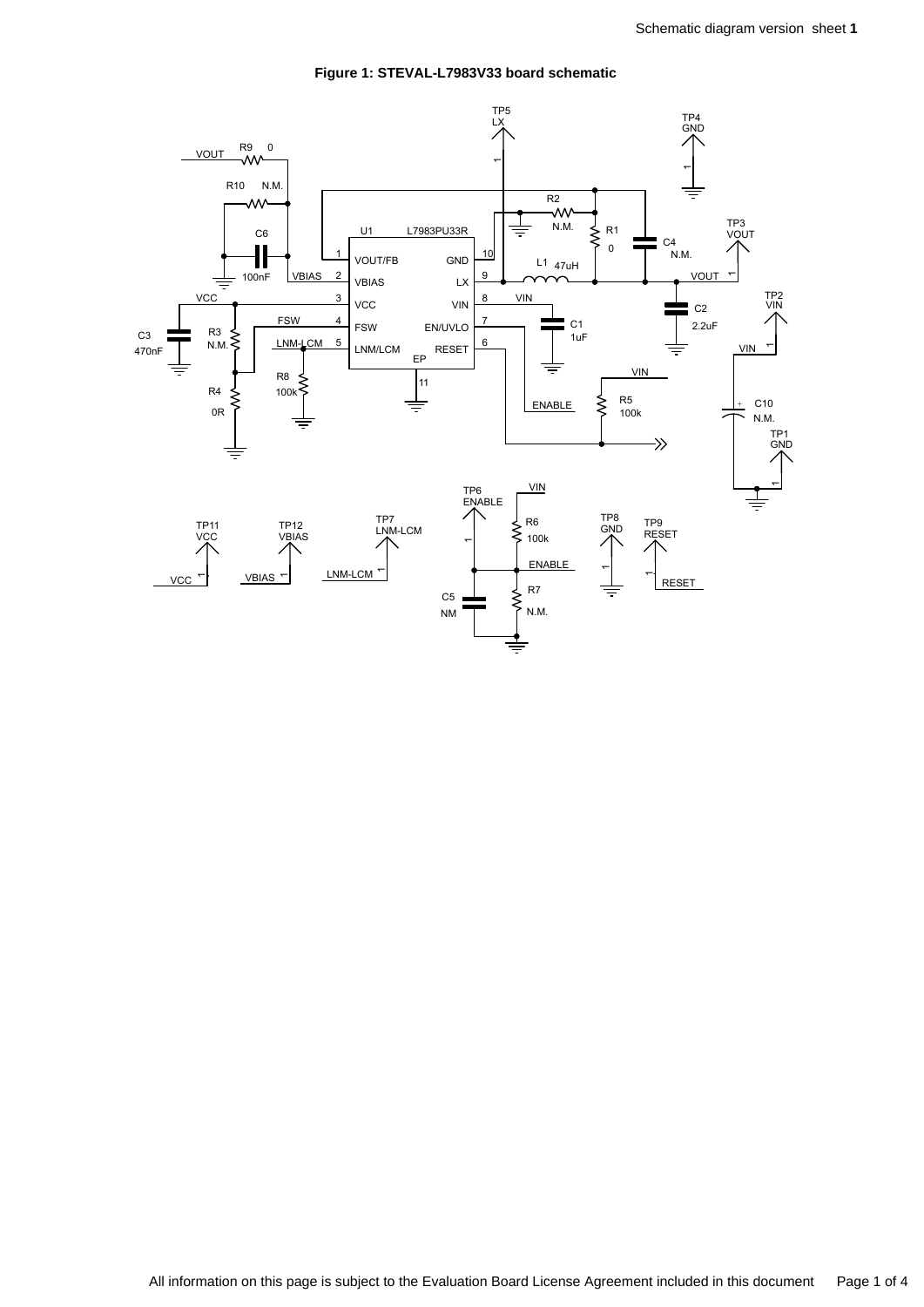# **STMicroelectronics**

# **EVALUATION BOARD LICENSE AGREEMENT**

By using this evaluation board or kit (together with all related software, firmware, components, and documentation provided by ST, "Evaluation Board"), You ("You") are agreeing to be bound by the terms and conditions of this Evaluation Board License Agreement ("Agreement"). Do not use the Evaluation Board until You have read and agreed to this Agreement. Your use of the Evaluation Board constitutes Your acceptance of this Agreement.

# **LICENSE**

STMicroelectronics ("ST") grants You the right to use the enclosed Evaluation Board offering limited features only to evaluate and test ST products solely for Your evaluation and testing purposes in a research and development setting. The Evaluation Board shall not be, in any case, directly or indirectly assembled as a part in any production of Yours as it is solely developed to serve evaluation purposes and has no direct function and is not a finished product. If software and/or firmware is accompanied by a separate end user license agreement ("EULA"), then such software and/or firmware shall be governed by such EULA.

# **EVALUATION BOARD STATUS**

The Evaluation Board offers limited features allowing You only to evaluate and test the ST products. The Evaluation Board is not intended for consumer or household use. You are not authorized to use the Evaluation Board in any production system, and it may not be offered for sale or lease, or sold, leased or otherwise distributed for commercial purposes. If the Evaluation Board is incorporated in an evaluation system, the evaluation system may be used by You solely for Your evaluation and testing purposes. Such evaluation system may not be offered for sale or lease or sold, leased or otherwise distributed for commercial purposes and must be accompanied by a conspicuous notice as follows: "This device is not, and may not be, offered for sale or lease, or sold or leased or otherwise distributed for commercial purposes".

# **OWNERSHIP AND COPYRIGHT**

Title to the Evaluation Board remains with ST and/or its licensors. You may not remove any copyright or other proprietary rights notices without prior written authorization from ST. You may make one copy of the software and/or firmware of the Evaluation Board for back up or archival purposes provided that You reproduce and apply to such copy any copyright or other proprietary rights notices included on or embedded in the software and/or firmware. You agree to prevent any unauthorized copying in whole or in part of the Evaluation Board.

# **RESTRICTIONS AND WARNINGS**

Before You handle or use the Evaluation Board, You must carefully review any related documentation provided by ST. Such documentation may contain important warnings. You shall comply with all such warnings and other instructions and employ reasonable safety precautions in using the Evaluation Board. Failure to do so may result in death, personal injury, or property damage. If You have any questions regarding the safe usage of the Evaluation Board, You should contact ST for guidance. You may not sell, assign, sublicense, lease, rent or otherwise distribute the Evaluation Board for commercial purposes, in whole or in part, or use Evaluation Board in a production system, with the exception that if You are an authorized ST distributor, You may resell the Evaluation Board in compliance with the applicable terms and conditions. Except as provided in this Agreement or as explicitly permitted in the documentation of the Evaluation Board, You may not reproduce the Evaluation Board or modify, reverse engineer, de-compile or disassemble its software and/or firmware, in whole or in part.

You shall not use the Evaluation Board in any safety critical or functional safety testing, including but not limited to testing of life supporting, military or nuclear applications. ST expressly disclaims any responsibility for such usage which shall be made at Your sole risk, even if ST has been informed in writing of such usage. Unless expressly designated in writing by ST as suitable for use in testing automotive or aerospace applications, You shall not use the Evaluation Board in such testing.

# **Notice applicable to Evaluation Boards according to European Regulation**

For the European Regulation of the Evaluation Board, the applicable EU directives are considered, with a particular attention to the Low Voltage Directive (LVD) 2014/35/EU, the Electromagnetic Compatibility (EMC) Directive 2014/30/EU, and the Radio Equipment Directive (RED) 2014/53/EU. If the Evaluation Board is outside the scope of the foregoing Directives, then the General Product Safety Directive (GPSD) 2001/95/EC and Council Directive 93/68/EEC, amending Directive 73/23/EEC on electrical equipment designed for use within certain voltage limits, are applicable.

The Evaluation Board meets the requirements of the Restriction of Hazardous Substances (RoHS 2 or RoHS recast) Directive 2011/65/EU, Annex II, as amended by Directive 2015/863/EU.

# **Notice applicable to Evaluation Boards not FCC-Approved**

This kit is designed to allow:

(1)Product developers to evaluate electronic components, circuitry, or software associated with the kit to determine whether to incorporate such items in a finished product and

(2)Software developers to write software applications for use with the end product.

This kit is not a finished product and when assembled may not be resold or otherwise marketed unless all required FCC equipment authorizations are first obtained. Operation is subject to the condition that this product not cause harmful interference to licensed radio stations and that this product accept harmful interference. Unless the assembled kit is designed to operate under part 15, part 18 or part 95 of 47 CFR, Chapter I ("FCC Rules"), the operator of the kit must operate under the authority of an FCC license holder or must secure an experimental authorization under part 5 of this chapter.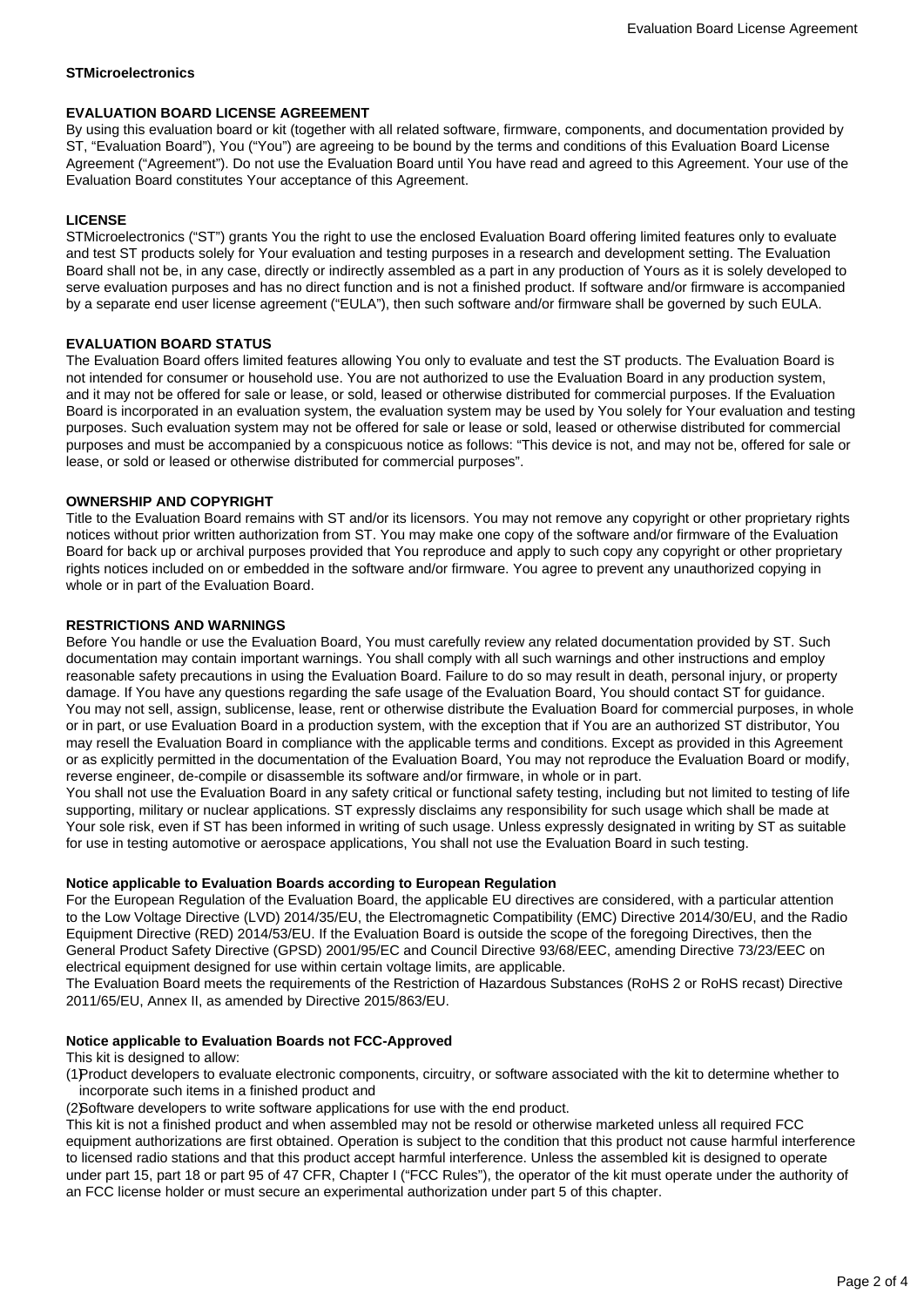### **For Evaluation Boards annotated as FEDERAL COMMUNICATIONS COMMISSION (FCC) Part 15 Compliant**

- **FCC Interference Statement for Class A Evaluation Boards:** This equipment has been tested and found to comply with the limits for a Class A digital device, pursuant to part 15 of the FCC Rules. These limits are designed to provide reasonable protection against harmful interference when the equipment is operated in a commercial environment. This equipment generates, uses, and can radiate radio frequency energy and, if not installed and used in accordance with the instruction manual, may cause harmful interference to radio communications. Operation of this equipment in a residential area is likely to cause harmful interference in which case the user will be required to correct the interference at his own expense.
- **FCC Interference Statement for Class B Evaluation Boards:** This equipment has been tested and found to comply with the limits for a Class B digital device, pursuant to part 15 of the FCC Rules. These limits are designed to provide reasonable protection against harmful interference in a residential installation. This equipment generates, uses and can radiate radio frequency energy and, if not installed and used in accordance with the instructions, may cause harmful interference to radio communications. However, there is no guarantee that interference will not occur in a particular installation. If this equipment does cause harmful interference to radio or television reception, which can be determined by turning the equipment off and on, the user is encouraged to try to correct the interference by one or more of the following measures:
	- Reorient or relocate the receiving antenna.
	- Increase the separation between the equipment and receiver.
	- Connect the equipment to an outlet on a circuit different from that to which the receiver is connected.
	- Consult the dealer or an experienced radio/TV technician for help.
- This device complies with part 15 of the FCC Rules. Operation is subject to the following two conditions: (1) This device may not cause harmful interference, and (2) this device must accept any interference received, including interference that may cause undesired operation. Changes or modifications not expressly approved by the party responsible for compliance could void the user's authority to operate the equipment.

#### **WARRANTY**

ST WARRANTS THAT IT HAS THE RIGHT TO PROVIDE THE EVALUATION BOARD TO YOU. THIS WARRANTY IS PROVIDED BY ST IN LIEU OF ALL OTHER WARRANTIES, WRITTEN OR ORAL, STATUTORY, EXPRESS OR IMPLIED, INCLUDING ANY WARRANTY AS TO MERCHANTABILITY, NON-INFRINGEMENT, FITNESS FOR ANY PARTICULAR PURPOSE, OR UNINTERRUPTED OR ERROR-FREE OPERATION, ALL OF WHICH ARE EXPRESSLY DISCLAIMED. THE EVALUATION BOARD IS PROVIDED "AS IS".

YOU WARRANT TO ST THAT YOU WILL ENSURE THE EVALUATION BOARD IS USED ONLY BY ELECTRONICS EXPERTS WHO UNDERSTAND THE DANGERS OF HANDLING AND USING SUCH ITEMS, YOU ASSUME ALL RESPONSIBILITY AND LIABILITY FOR ANY IMPROPER OR UNSAFE HANDLING OR USE OF THE EVALUATION BOARD BY YOU, YOUR EMPLOYEES, AFFILIATES, CONTRACTORS, AND DESIGNEES.

#### **LIMITATION OF LIABILITIES**

IN NO EVENT SHALL ST BE LIABLE TO YOU, WHETHER IN CONTRACT, TORT (INCLUDING NEGLIGENCE), STRICT LIABILITY, OR ANY OTHER LEGAL THEORY, FOR ANY INDIRECT, SPECIAL, CONSEQUENTIAL, INCIDENTAL, PUNITIVE, OR EXEMPLARY DAMAGES WITH RESPECT TO ANY MATTERS RELATING TO THIS AGREEMENT, REGARDLESS OF WHETHER ST HAS BEEN ADVISED OF THE POSSIBILITY OF THE SAME. IN NO EVENT SHALL ST'S LIABILITY ARISING OUT OF THIS AGREEMENT IN THE AGGREGATE EXCEED THE AMOUNT PAID BY YOU UNDER THIS AGREEMENT FOR THE PURCHASE OF THE EVALUATION BOARD, OR TEN UNITED STATES DOLLARS (\$10.00) IF NO PURCHASE PRICE WAS PAID.

#### **INDEMNIFICATION**

You shall, at Your expense, defend ST and its Affiliates against a claim or action brought by a third party for infringement or misappropriation of any patent, copyright, trade secret or other intellectual property right of a third party to the extent resulting from (1) Your combination of the Evaluation Board with any other component, system, software, or firmware, (2) Your modification of the Evaluation Board, or (3) Your use of the Evaluation Board in a manner not permitted under this Agreement. You shall indemnify ST and its Affiliates against and pay any resulting costs and damages finally awarded against ST or its Affiliates or agreed to in any settlement, provided that You have sole control of the defense and settlement of the claim or action, and ST cooperates in the defense and furnishes all related evidence under its control at Your expense. ST will be entitled to participate in the defense of such claim or action and to employ counsel at its own expense. "Affiliates" means any corporation or other entity directly or indirectly controlled by, controlling or under common control with the entity in question, for so long as such ownership exists. "Control" means the direct or indirect beneficial ownership of more than fifty (50%) percent of the stock or other equity interests entitled to vote for the election of directors or an equivalent governing body. Any such corporation or other legal entity shall be deemed to be an Affiliate of such Party only as long as such Control

#### **TERMINATION**

exists.

ST may terminate this Agreement without notice if You breach this Agreement. Upon termination, You shall immediately destroy or return all copies of the software, firmware, and documentation of the Evaluation Board to ST and certify in writing to ST that You have done so.

### **APPLICABLE LAW AND JURISDICTION**

This Agreement shall be governed, construed and enforced in accordance with the laws of Switzerland, without regard to its conflict of laws rules. The UN Convention on Contracts for the International Sale of Goods shall not apply to this Agreement. In case of dispute and in the absence of an amicable settlement, the only competent jurisdiction shall be the Courts of Geneva, Switzerland. Any breach of this Agreement by You may result in irreparable damage to ST for which ST will not have an